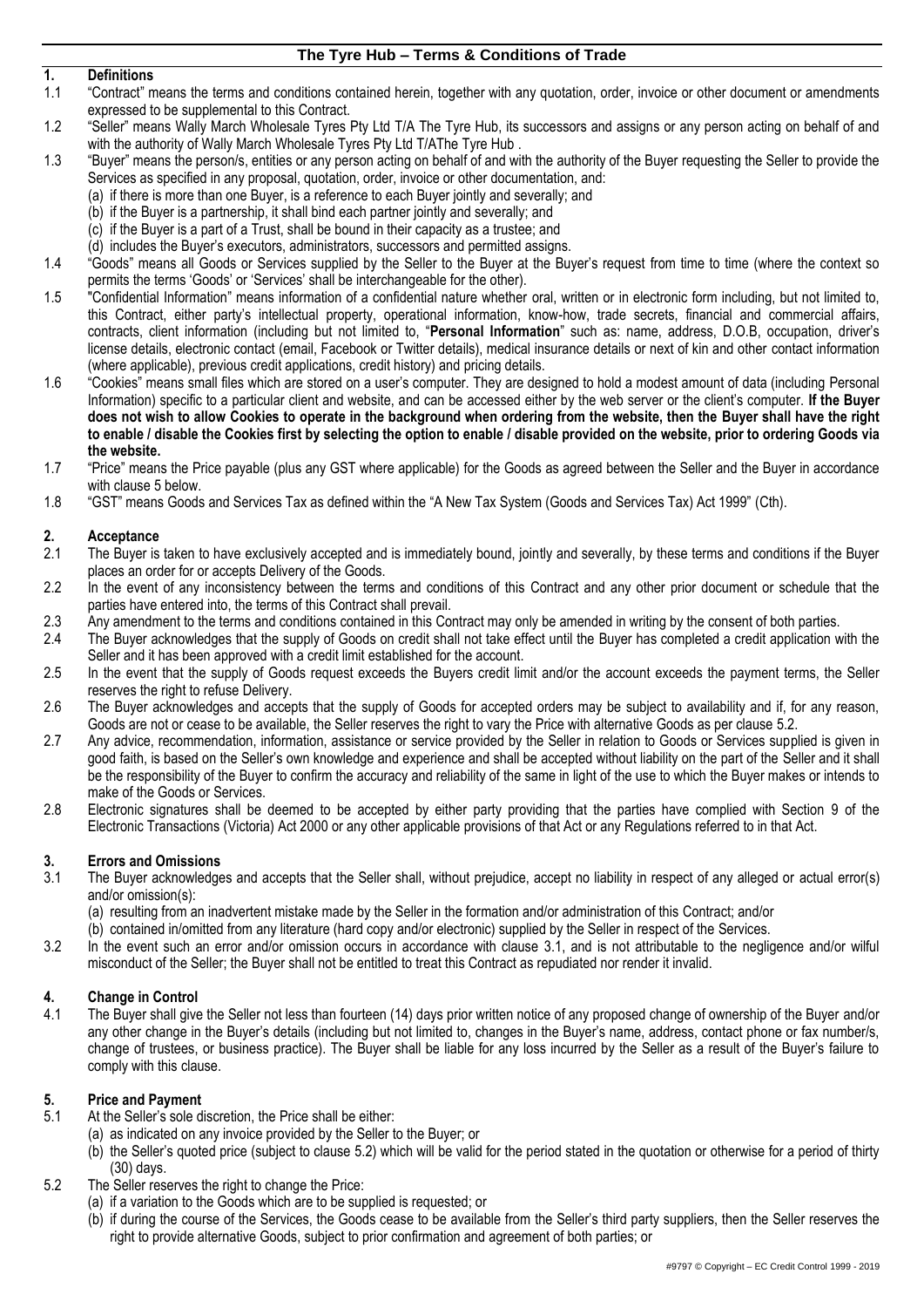- (c) if a variation to the Seller's quotation is requested; or
- (d) in the event of increases to the Seller in the cost of labour or materials (including but not limited to overseas transactions that may increase as a consequence of variations in foreign currency rates of exchange and/or international freight and insurance charges) which are beyond the Seller's control.
- 5.3 Variations will be charged for on the basis of the Seller's quotation, and will be detailed in writing, and shown as variations on the Seller's invoice. The Buyer shall be required to respond to any variation submitted by the Seller within ten (10) working days. Failure to do so will entitle the Seller to add the cost of the variation to the Price. Payment for all variations must be made in full at the time of their completion.
- 5.4 At the Seller's sole discretion, a non-refundable deposit may be required.
- 5.5 Time for payment for the Goods being of the essence, the Price will be payable by the Buyer on the date/s determined by the Seller, which may be:
	- (a) on Delivery of the Goods;
	- (b) before Delivery of the Goods;
	- (c) by way of instalments/progress payments in accordance with the Seller's payment schedule;
	- (d) the date specified on any invoice or other form as being the date for payment; or
	- (e) failing any notice to the contrary, the date which is fourteen (14) days following the date of any invoice given to the Buyer by the Seller.
- 5.6 Any discount, markdown, reduction or special price, previously offered by the Seller to the Buyer may be withdrawn, or cancelled, and the Price shall become the Seller's standard Price as at the date of the original sale, should the Buyer fail to pay any amount in the time specified on any invoice given by the Seller to the Buyer.
- 5.7 Payment may be made by cash, cheque, bank cheque, electronic/on-line banking, credit card (a surcharge may apply per transaction), or by any other method as agreed to between the Buyer and the Seller.
- 5.8 The Seller may in its discretion allocate any payment received from the Buyer towards any invoice that the Seller determines and may do so at the time of receipt or at any time afterwards. On any default by the Buyer the Seller may re-allocate any payments previously received and allocated. In the absence of any payment allocation by the Seller, payment will be deemed to be allocated in such manner as preserves the maximum value of the Seller's Purchase Money Security Interest (as defined in the PPSA) in the Goods.
- 5.9 The Buyer shall not be entitled to set off against, or deduct from the Price, any sums owed or claimed to be owed to the Buyer by the Seller nor to withhold payment of any invoice because part of that invoice is in dispute.
- 5.10 Unless otherwise stated the Price does not include GST. In addition to the Price, the Buyer must pay to the Seller an amount equal to any GST the Seller must pay for any supply by the Seller under this or any other agreement for the sale of the Goods. The Buyer must pay GST, without deduction or set off of any other amounts, at the same time and on the same basis as the Buyer pays the Price. In addition, the Buyer must pay any other taxes and duties that may be applicable in addition to the Price except where they are expressly included in the Price.

### **6. Delivery of Goods**

- 6.1 Delivery ("**Delivery**") of the Goods is taken to occur at the time that:
	- (a) the Buyer or the Buyer's nominated carrier takes possession of the Goods at the Seller's address; or
	- (b) the Seller (or the Seller's nominated carrier) delivers the Goods to the Buyer's nominated address even if the Buyer is not present at the address.
- 6.2 At the Seller's sole discretion, the cost of Delivery is either included in the Price or is in addition to the Price.<br>6.3 The Seller may deliver the Goods in separate instalments. Each separate instalment shall be invo
- The Seller may deliver the Goods in separate instalments. Each separate instalment shall be invoiced and paid in accordance with the provisions in these terms and conditions.
- 6.4 Any time specified by the Seller for Delivery of the Goods is an estimate only. The Buyer must take Delivery by receipt or collection of the Goods whenever they are tendered for Delivery. The Seller will not be liable for any loss or damage incurred by the Buyer as a result of Delivery being late. In the event that the Buyer is unable to take Delivery of the Goods as arranged then the Seller shall be entitled to charge a reasonable fee for redelivery and/or storage.

## **7. Risk**

- 7.1 Risk of damage to or loss of the Goods passes to the Buyer on Delivery and the Buyer must insure the Goods on or before Delivery.
- 7.2 If any of the Goods are damaged or destroyed following Delivery but prior to ownership passing to the Buyer, the Seller is entitled to receive all insurance proceeds payable for the Goods. The production of these terms and conditions by the Seller is sufficient evidence of the Seller's rights to receive the insurance proceeds without the need for any person dealing with the Seller to make further enquiries.
- 7.3 If the Buyer requests the Seller to leave Goods outside the Seller's premises for collection or to deliver the Goods to an unattended location, then such Goods shall be left at the Buyer's sole risk.

### **8. Product Specifications**

- 8.1 The Buyer acknowledges that:
	- (a) all descriptive specifications, illustrations, drawings, data, dimensions, ratings and weights stated in the Seller's or the manufacturer's fact sheets, price lists or advertising material, are approximate only and are given by way of identification only. The Buyer shall not be entitled to rely on such information, and any use of such does not constitute a sale by description, and does not form part of the Contract, unless expressly stated as such in writing by the Seller;
	- (b) while the Seller may have provided information or figures to the Buyer regarding the performance of the Goods, the Buyer acknowledges that the Seller has given these in good faith, and are estimates based on industry prescribed estimates.
- 8.2 The Buyer shall be responsible for ensuring that the Goods ordered are suitable for their intended use.

### **9. Title**

- <span id="page-1-0"></span>The Seller and the Buyer agree that ownership of the Goods shall not pass until: (a) the Buyer has paid the Seller all amounts owing to the Seller; and
	- (b) the Buyer has met all of its other obligations to the Seller.
- 9.2 Receipt by the Seller of any form of payment other than cash shall not be deemed to be payment until that form of payment has been honoured, cleared or recognised.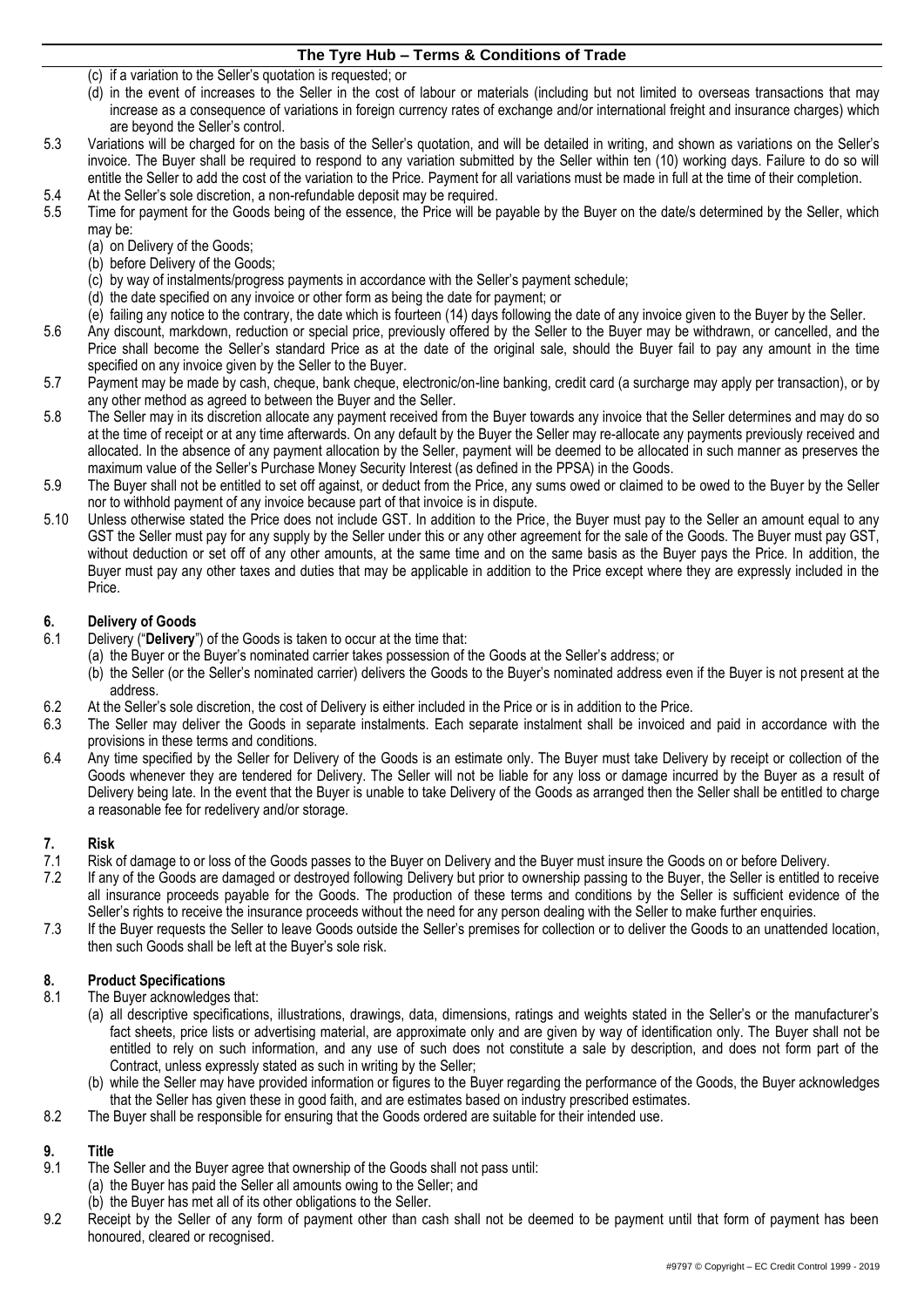- 9.3 It is further agreed that, until ownership of the Goods passes to the Buyer in accordance with clause [9.1:](#page-1-0)
	- (a) the Buyer is only a bailee of the Goods and must return the Goods to the Seller on request;
	- (b) the Buyer holds the benefit of the Buyer's insurance of the Goods on trust for the Seller and must pay to the Seller the proceeds of any insurance in the event of the Goods being lost, damaged or destroyed;
	- (c) the Buyer must not sell, dispose, or otherwise part with possession of the Goods other than in the ordinary course of business and for market value. If the Buyer sells, disposes or parts with possession of the Goods then the Buyer must hold the proceeds of any such act on trust for the Seller and must pay or deliver the proceeds to the Seller on demand;
	- (d) the Buyer should not convert or process the Goods or intermix them with other goods but if the Buyer does so then the Buyer holds the resulting product on trust for the benefit of the Seller and must sell, dispose of or return the resulting product to the Seller as it so directs;
	- (e) the Buyer irrevocably authorises the Seller to enter any premises where the Seller believes the Goods are kept and recover possession of the Goods;
	- (f) the Seller may recover possession of any Goods in transit whether or not Delivery has occurred;
	- (g) the Buyer shall not charge or grant an encumbrance over the Goods nor grant nor otherwise give away any interest in the Goods while they remain the property of the Seller;
	- (h) the Seller may commence proceedings to recover the Price of the Goods sold notwithstanding that ownership of the Goods has not passed to the Buyer.

## <span id="page-2-5"></span>**10. Personal Property Securities Act 2009 ("PPSA")**

- In this clause financing statement, financing change statement, security agreement, and security interest has the meaning given to it by the PPSA.
- 10.2 Upon assenting to these terms and conditions in writing the Buyer acknowledges and agrees that these terms and conditions constitute a security agreement for the purposes of the PPSA and creates a security interest in all Goods and/or collateral (account) – being a monetary obligation of the Buyer to the Seller for Services – that have previously been supplied and that will be supplied in the future by the Seller to the Buyer.
- <span id="page-2-3"></span><span id="page-2-2"></span><span id="page-2-1"></span><span id="page-2-0"></span>10.3 The Buyer undertakes to:
	- (a) promptly sign any further documents and/or provide any further information (such information to be complete, accurate and up-to-date in all respects) which the Seller may reasonably require to;
		- (i) register a financing statement or financing change statement in relation to a security interest on the Personal Property Securities Register;
		- (ii) register any other document required to be registered by the PPSA; or
		- (iii) correct a defect in a statement referred to in clause  $10.3(a)(i)$  $10.3(a)(i)$  $10.3(a)(i)$  or  $10.3(a)(ii)$ ;
		- (b) indemnify, and upon demand reimburse, the Seller for all expenses incurred in registering a financing statement or financing change statement on the Personal Property Securities Register established by the PPSA or releasing any Goods charged thereby;
		- (c) not register a financing change statement in respect of a security interest without the prior written consent of the Seller;
		- (d) not register, or permit to be registered, a financing statement or a financing change statement in relation to the Goods and/or collateral (account) in favour of a third party without the prior written consent of the Seller;
		- (e) immediately advise the Seller of any material change in its business practices of selling the Goods which would result in a change in the nature of proceeds derived from such sales.
- 10.4 The Seller and the Buyer agree that sections 96, 115 and 125 of the PPSA do not apply to the security agreement created by these terms and conditions.
- <span id="page-2-4"></span>10.5 The Buyer waives their rights to receive notices under sections 95, 118, 121(4), 130, 132(3)(d) and 132(4) of the PPSA.<br>10.6 The Buver waives their rights as a grantor and/or a debtor under sections 142 and 143 of the
- The Buyer waives their rights as a grantor and/or a debtor under sections 142 and 143 of the PPSA.
- 10.7 Unless otherwise agreed to in writing by the Seller, the Buyer waives their right to receive a verification statement in accordance with section 157 of the PPSA.
- 10.8 The Buyer must unconditionally ratify any actions taken by the Seller under clauses [10.3](#page-2-0) to [10.5.](#page-2-4)
- 10.9 Subject to any express provisions to the contrary (including those contained in this clause [10\)](#page-2-5), nothing in these terms and conditions is intended to have the effect of contracting out of any of the provisions of the PPSA.

### <span id="page-2-6"></span>**11. Security and Charge**

- In consideration of the Seller agreeing to supply the Goods, the Buyer charges all of its rights, title and interest (whether joint or several) in any land, realty or other assets capable of being charged, owned by the Buyer either now or in the future, to secure the performance by the Buyer of its obligations under these terms and conditions (including, but not limited to, the payment of any money).
- 11.2 The Buyer indemnifies the Seller from and against all the Seller's costs and disbursements including legal costs on a solicitor and own client basis incurred in exercising the Seller's rights under this clause.
- 11.3 The Buyer irrevocably appoints the Seller and each director of the Seller as the Buyer's true and lawful attorney/s to perform all necessary acts to give effect to the provisions of this clause [11](#page-2-6) including, but not limited to, signing any document on the Buyer's behalf.

## <span id="page-2-7"></span>**12. Defects, Warranties and Returns, Competition and Consumer Act 2010 (CCA)**

- <span id="page-2-8"></span>12.1 The Buyer must inspect the Goods on Delivery and must within seven (7) days of Delivery notify the Seller in writing of any evident defect/damage, shortage in quantity, or failure to comply with the description or quote. The Buyer must notify any other alleged defect in the Goods as soon as reasonably possible after any such defect becomes evident. Upon such notification the Buyer must allow the Seller to inspect the Goods.
- 12.2 Under applicable State, Territory and Commonwealth Law (including, without limitation the CCA), certain statutory implied guarantees and warranties (including, without limitation the statutory guarantees under the CCA) may be implied into these terms and conditions (**Non-Excluded Guarantees**).
- 12.3 The Seller acknowledges that nothing in these terms and conditions purports to modify or exclude the Non-Excluded Guarantees.
- 12.4 Except as expressly set out in these terms and conditions or in respect of the Non-Excluded Guarantees, the Seller makes no warranties or other representations under these terms and conditions including but not limited to the quality or suitability of the Goods. The Seller's liability in respect of these warranties is limited to the fullest extent permitted by law.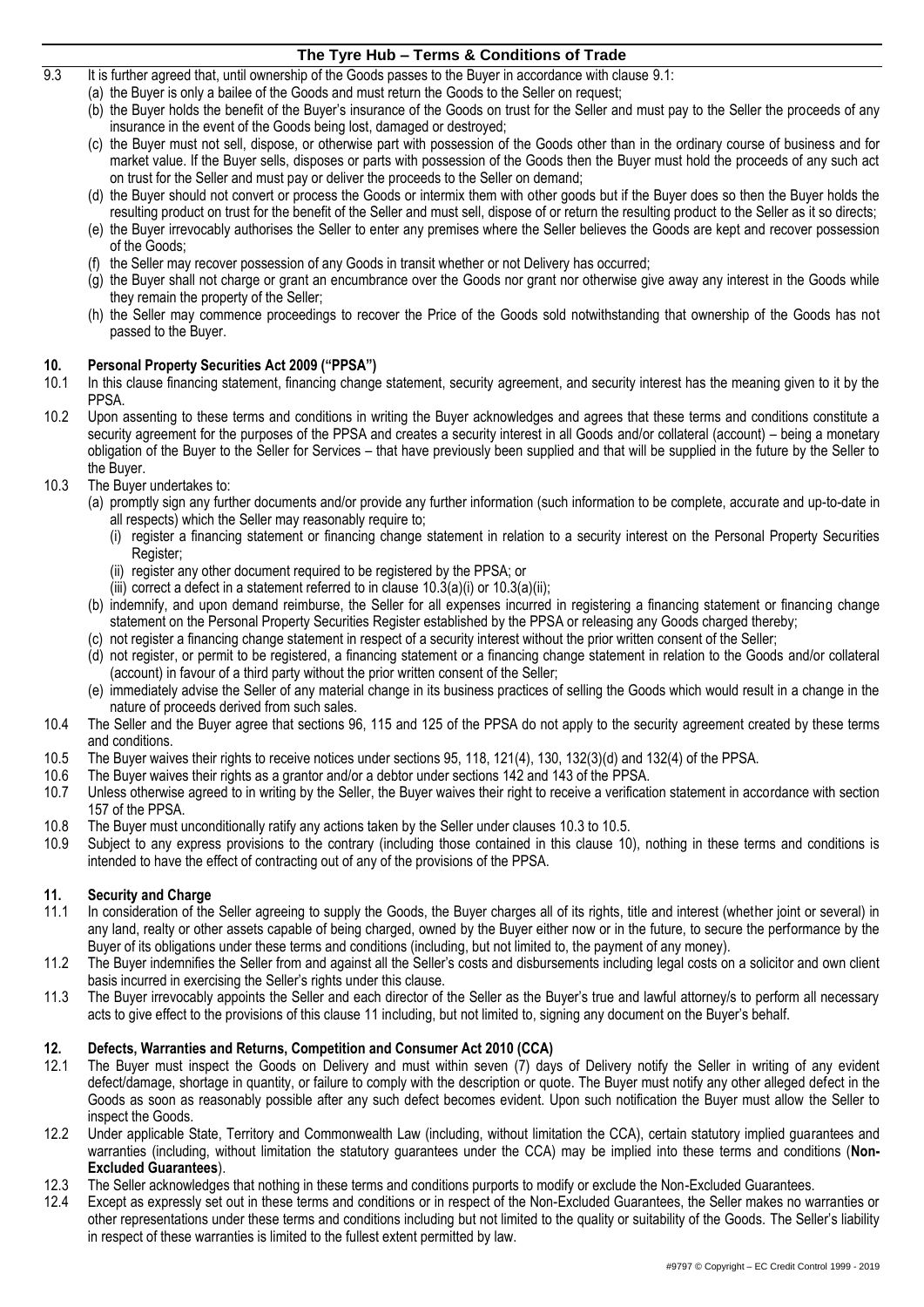12.5 If the Buyer is a consumer within the meaning of the CCA, the Seller's liability is limited to the extent permitted by section 64A of Schedule 2.<br>12.6 If the Seller is required to replace the Goods under this clause o

If the Seller is required to replace the Goods under this clause or the CCA, but is unable to do so, the Seller may refund any money the Buyer has paid for the Goods.

- 12.7 If the Buyer is not a consumer within the meaning of the CCA, the Seller's liability for any defect or damage in the Goods is: (a) limited to the value of any express warranty or warranty card provided to the Buyer by the Seller at the Seller's sole discretion;
	- (b) limited to any warranty to which the Seller is entitled, if the Seller did not manufacture the Goods;
		- (c) otherwise negated absolutely.
- <span id="page-3-0"></span>12.8 Subject to this claus[e 12,](#page-2-7) returns will only be accepted provided that:
	- (a) the Buyer has complied with the provisions of clause [12.1;](#page-2-8) and
	- (b) the Seller has agreed that the Goods are defective; and
	- (c) the Goods are returned within a reasonable time at the Buyer's cost (if that cost is not significant); and
	- (d) the Goods are returned in as close a condition to that in which they were delivered as is possible.
- 12.9 Notwithstanding clause[s 12.1](#page-2-8) to [12.8](#page-3-0) but subject to the CCA, the Seller shall not be liable for any defect or damage which may be caused or partly caused by or arise as a result of:
	- (a) the Buyer failing to properly maintain or store any Goods;
	- (b) the Buyer using the Goods for any purpose other than that for which they were designed;
	- (c) the Buyer continuing the use of any Goods after any defect became apparent or should have become apparent to a reasonably prudent operator or user;
	- (d) the Buyer failing to follow any instructions or guidelines provided by the Seller;
	- (e) fair wear and tear, any accident, or act of God.
- <span id="page-3-1"></span>12.10 In the case of second hand Goods, unless the Buyer is a consumer under the CCA, the Buyer acknowledges that it has had full opportunity to inspect the second hand Goods prior to Delivery and accepts them with all faults and that to the extent permitted by law no warranty is given by the Seller as to the quality or suitability for any purpose and any implied warranty, statutory or otherwise, is expressly excluded. The Buyer acknowledges and agrees that the Seller has agreed to provide the Buyer with the second hand Goods and calculated the Price of the second hand Goods in reliance of this clause [12.10.](#page-3-1)
- 12.11 The Seller may in its absolute discretion accept non-defective Goods for return in which case the Seller may require the Buyer to pay handling fees of up to twenty percent (20%) of the value of the returned Goods plus any freight costs.
- 12.12 Notwithstanding anything contained in this clause if the Seller is required by a law to accept a return then the Seller will only accept a return on the conditions imposed by that law.

### **13. Intellectual Property**

- 13.1 Where the Seller has designed, drawn or developed Goods for the Buyer, then the copyright in any designs and drawings and documents shall remain the property of the Seller. Under no circumstances may such designs, drawings and documents be used without the express written approval of the Seller.
- 13.2 The Buyer warrants that all designs, specifications or instructions given to the Seller will not cause the Seller to infringe any patent, registered design or trademark in the execution of the Buyer's order and the Buyer agrees to indemnify the Seller against any action taken by a third party against the Seller in respect of any such infringement.
- 13.3 The Buyer agrees that the Seller may (at no cost) use for the purposes of marketing or entry into any competition, any documents, designs, drawings or Goods which the Seller has created for the Buyer.

## <span id="page-3-2"></span>**14. Default and Consequences of Default**

- Interest on overdue invoices shall accrue daily from the date when payment becomes due, until the date of payment, at a rate of two and a half percent (2.5%) per calendar month (and at the Seller's sole discretion such interest shall compound monthly at such a rate) after as well as before any judgment.
- 14.2 If the Buyer owes the Seller any money the Buyer shall indemnify the Seller from and against all costs and disbursements incurred by the Seller in recovering the debt (including but not limited to internal administration fees, legal costs on a solicitor and own client basis, the Seller's contract default fee, and bank dishonour fees).
- 14.3 Further to any other rights or remedies the Seller may have under this Contract, if a Buyer has made payment to the Seller, and the transaction is subsequently reversed, the Buyer shall be liable for the amount of the reversed transaction, in addition to any further costs incurred by the Seller under this clause [14](#page-3-2) where it can be proven that such reversal is found to be illegal, fraudulent or in contravention to the Buyer's obligations under this Contract.
- 14.4 Without prejudice to the Seller's other remedies at law the Seller shall be entitled to cancel all or any part of any order of the Buyer which remains unfulfilled and all amounts owing to the Seller shall, whether or not due for payment, become immediately payable if:
	- (a) any money payable to the Seller becomes overdue, or in the Seller's opinion the Buyer will be unable to make a payment when it falls due;
	- (b) the Buyer has exceeded any applicable credit limit provided by the Seller;
	- (c) the Buyer becomes insolvent, convenes a meeting with its creditors or proposes or enters into an arrangement with creditors, or makes an assignment for the benefit of its creditors; or
	- (d) a receiver, manager, liquidator (provisional or otherwise) or similar person is appointed in respect of the Buyer or any asset of the Buyer.

### **15. Cancellation**

- 15.1 Without prejudice to any other remedies the Seller may have, if at any time the Buyer is in breach of any obligation (including those relating to payment) under these terms and conditions the Seller may suspend or terminate the supply of Goods to the Buyer. The Seller will not be liable to the Buyer for any loss or damage the Buyer suffers because the Seller has exercised its rights under this clause.
- 15.2 The Seller may cancel any contract to which these terms and conditions apply or cancel Delivery of Goods at any time before the Goods are delivered by giving written notice to the Buyer. On giving such notice the Seller shall repay to the Buyer any money paid by the Buyer for the Goods. The Seller shall not be liable for any loss or damage whatsoever arising from such cancellation.
- 15.3 In the event that the Buyer cancels Delivery of Goods the Buyer shall be liable for any and all loss incurred (whether direct or indirect) by the Seller as a direct result of the cancellation (including, but not limited to, any loss of profits).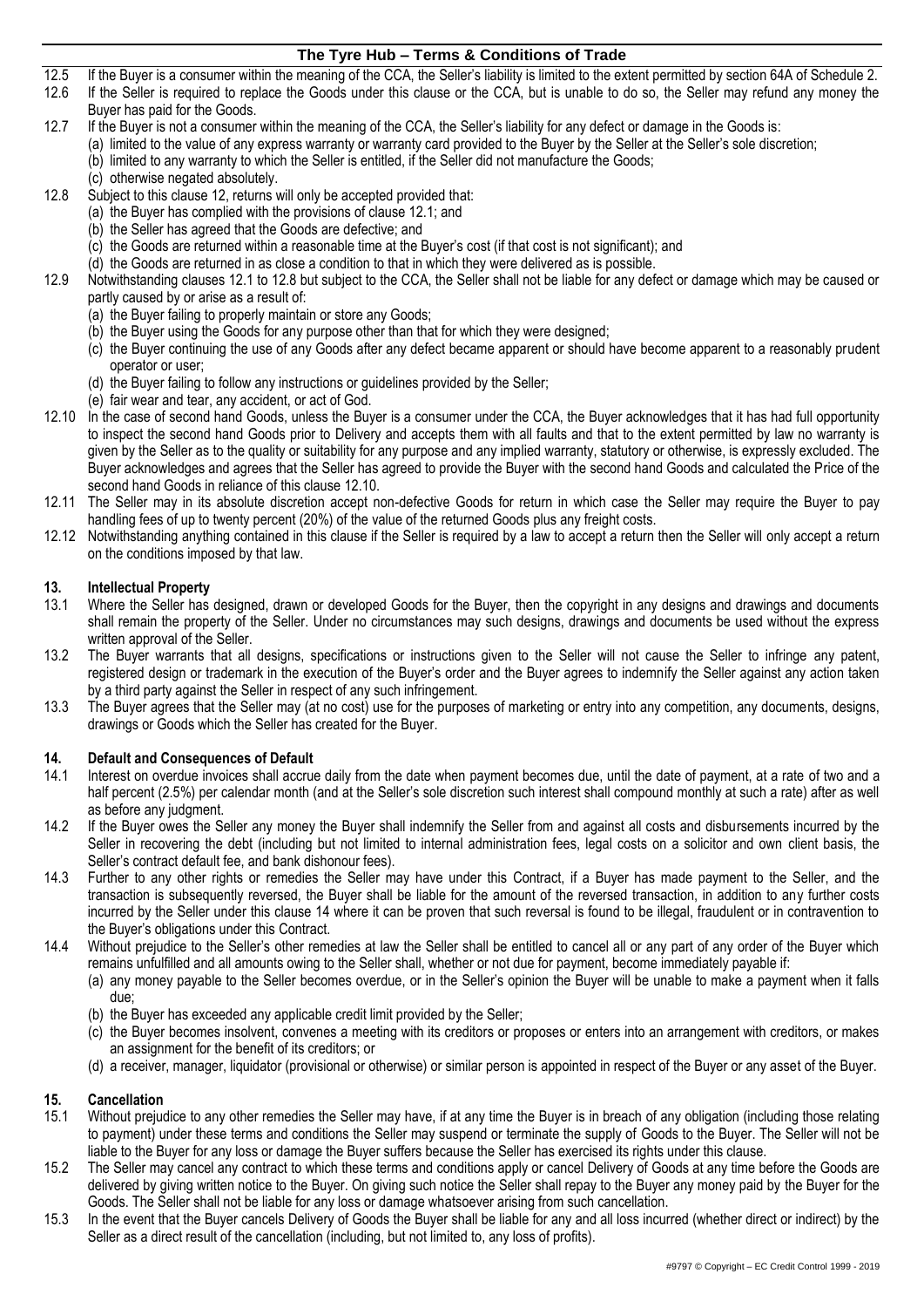15.4 Cancellation of orders for Goods made to the Buyer's specifications, or for non-stocklist items, will definitely not be accepted once production has commenced, or an order has been placed.

# **16. Privacy Policy**

- <span id="page-4-1"></span>16.1 All emails, documents, images or other recorded information held or used by the Seller is Personal Information, as defined and referred to in clause [16.3,](#page-4-0) and therefore considered Confidential Information. The Seller acknowledges its obligation in relation to the handling, use, disclosure and processing of Personal Information pursuant to the Privacy Act 1988 ("the Act") including the Part IIIC of the Act being Privacy Amendment (Notifiable Data Breaches) Act 2017 (NDB) and any statutory requirements, where relevant in a European Economic Area ("EEA"), under the EU Data Privacy Laws (including the General Data Protection Regulation "GDPR") (collectively, "EU Data Privacy Laws"). The Seller acknowledges that in the event it becomes aware of any data breaches and/or disclosure of the Buyers Personal Information, held by the Seller that may result in serious harm to the Buyer, the Seller will notify the Buyer in accordance with the Act and/or the GDPR. Any release of such Personal Information must be in accordance with the Act and the GDPR (where relevant) and must be approved by the Buyer by written consent, unless subject to an operation of law.
- 16.2 Notwithstanding clause [16.1,](#page-4-1) privacy limitations will extend to the Seller in respect of Cookies where transactions for purchases/orders transpire directly from the Seller's website. The Seller agrees to display reference to such Cookies and/or similar tracking technologies, such as pixels and web beacons (if applicable), such technology allows the collection of Personal Information such as the Buyer's:
	- (a) IP address, browser, email client type and other similar details;
	- (b) tracking website usage and traffic; and
		- (c) reports are available to the Seller when the Seller sends an email to the Buyer, so the Seller may collect and review that information ("collectively Personal Information")

In order to enable / disable the collection of Personal Information by way of Cookies, the Buyer shall have the right to enable / disable the Cookies first by selecting the option to enable / disable, provided on the website prior to proceeding with a purchase/order via the Seller's website.

- <span id="page-4-0"></span>16.3 The Buyer agrees for the Seller to obtain from a credit reporting body (CRB) a credit report containing personal credit information (e.g. name, address, D.O.B, occupation, driver's license details, electronic contact (email, Facebook or Twitter details), medical insurance details or next of kin and other contact information (where applicable), previous credit applications, credit history) about the Buyer in relation to credit provided by the Seller.
- 16.4 The Buyer agrees that the Seller may exchange information about the Buyer with those credit providers and with related body corporates for the following purposes:
	- (a) to assess an application by the Buyer; and/or
	- (b) to notify other credit providers of a default by the Buyer; and/or
	- (c) to exchange information with other credit providers as to the status of this credit account, where the Buyer is in default with other credit providers; and/or
	- (d) to assess the creditworthiness of the Buyer including the Buyer's repayment history in the preceding two (2) years.
- 16.5 The Buyer consents to the Seller being given a consumer credit report to collect overdue payment on commercial credit.
- 16.6 The Buyer agrees that personal credit information provided may be used and retained by the Seller for the following purposes (and for other agreed purposes or required by):
	- (a) the provision of Goods; and/or
	- (b) analysing, verifying and/or checking the Buyer's credit, payment and/or status in relation to the provision of Goods; and/or
	- (c) processing of any payment instructions, direct debit facilities and/or credit facilities requested by the Buyer; and/or
	- (d) enabling the collection of amounts outstanding in relation to the Goods.
- 16.7 The Seller may give information about the Buyer to a CRB for the following purposes:
	- (a) to obtain a consumer credit report;
	- (b) allow the CRB to create or maintain a credit information file about the Buyer including credit history.
- 16.8 The information given to the CRB may include:
	- (a) Personal Information as outlined i[n 16.3](#page-4-0) above;
	- (b) name of the credit provider and that the Seller is a current credit provider to the Buyer;
	- (c) whether the credit provider is a licensee;
	- (d) type of consumer credit;
	- (e) details concerning the Buyer's application for credit or commercial credit (e.g. date of commencement/termination of the credit account and the amount requested);
	- (f) advice of consumer credit defaults, overdue accounts, loan repayments or outstanding monies which are overdue by more than sixty (60) days and for which written notice for request of payment has been made and debt recovery action commenced or alternatively that the Buyer no longer has any overdue accounts and the Seller has been paid or otherwise discharged and all details surrounding that discharge (e.g. dates of payments);
	- (g) information that, in the opinion of the Seller, the Buyer has committed a serious credit infringement;
	- (h) advice that the amount of the Buyer's overdue payment is equal to or more than one hundred and fifty dollars (\$150).
- 16.9 The Buyer shall have the right to request (by e-mail) from the Seller:
	- (a) a copy of the Personal Information about the Buyer retained by the Seller and the right to request that the Seller correct any incorrect Personal Information; and
	- (b) that the Seller does not disclose any Personal Information about the Buyer for the purpose of direct marketing.
- 16.10 The Seller will destroy Personal Information upon the Buyer's request (by e-mail) or if it is no longer required unless it is required in order to fulfil the obligations of this Contract or is required to be maintained and/or stored in accordance with the law.
- 16.11 The Buyer can make a privacy complaint by contacting the Seller via e-mail. The Seller will respond to that complaint within seven (7) days of receipt and will take all reasonable steps to make a decision as to the complaint within thirty (30) days of receipt of the complaint. In the event that the Buyer is not satisfied with the resolution provided, the Buyer can make a complaint to the Information Commissioner at www.oaic.gov.au.